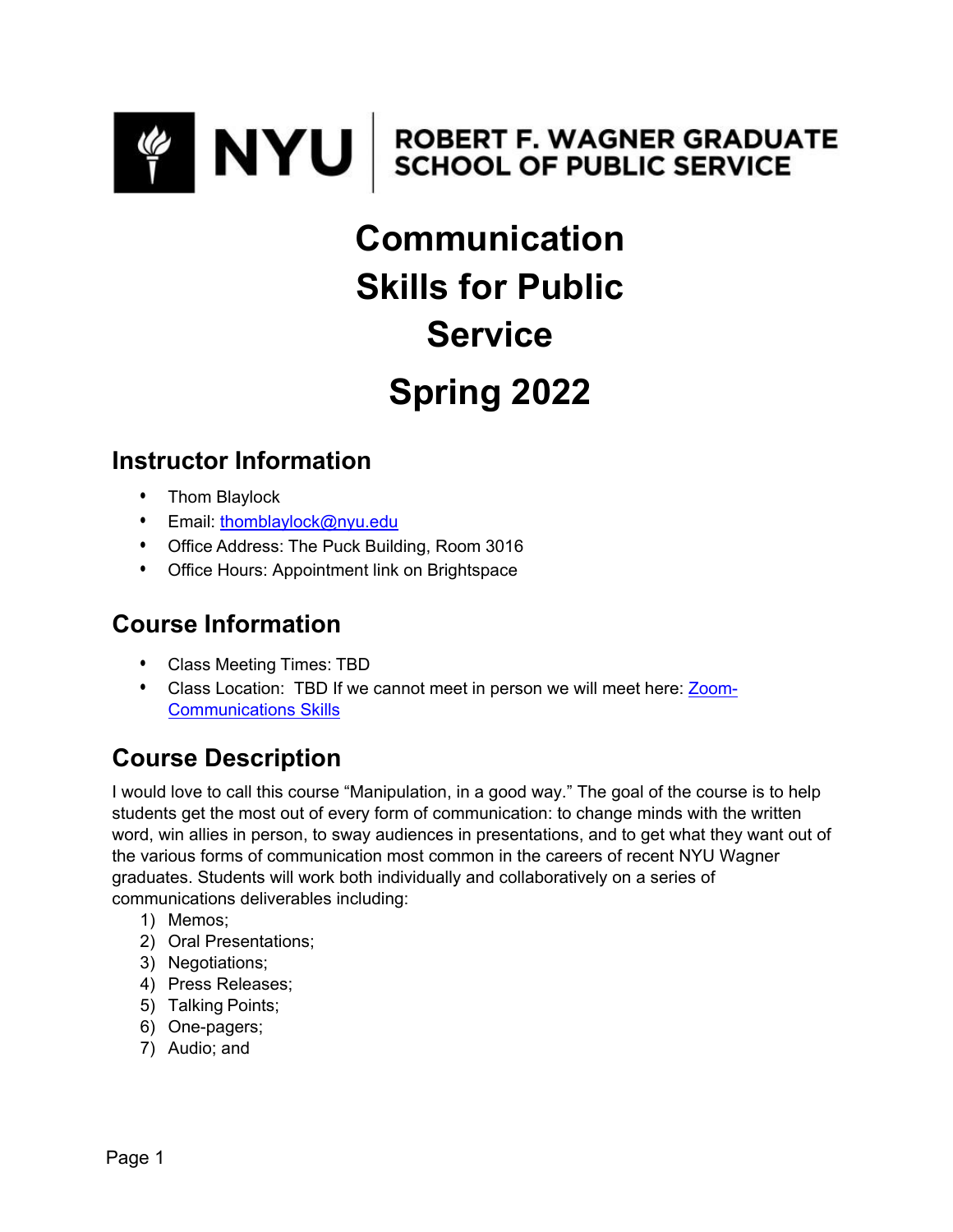8) A final unified campaign putting much of these forms together to enact a change you are passionate about.

Each work product will be treated as a case study with specific audiences and a well-defined purpose.

## **Course and Learning Objectives**

Students who successfully complete this course will be able to:

- 1. Write well-reasoned, fallacy-free, clear and effective documents;
- 2. Speak Clearly and effectively in public settings
- 3. Speak clearly and effectively in pre-recorded videos and podcasts
- 4. Layout and prepare well-written and aesthetically pleasing presentation slides
- 5. Edit for clarity, conciseness, grammar and appropriateness of content for a specific audience
- 6. Effectively offer and receive thoughtful, specific, and actionable feedback to and from class colleagues

# **Teaching Methods**

In addition to short lectures, class discussions and case-based exercises, the course utilizes a writing workshop approach during many sessions. The main difference between a normal class and a workshop is that the foundation of workshop discussion and study is student work. Students will review their peers' work and offer thoughtful constructive criticism in a safe environment. The emphasis is not in just identifying flaws, but also identifying strengths that will help colleagues improve their assignments. The workshop setting also aims to help improve student's ability to give and receive in-person feedback and run effective meetings.

## **Readings**

Readings will be posted on Brightspace. I change supplemental reading based on issues I see in your writing and communication skills. When a reading is assigned, please bring a printed or digital version of it to class in case it is referred to directly in class (It always is.)

Use a Dictionary: I will expect you to know meanings of all words that appear in all the texts we read, (including the student-written texts and especially your own work.) If you don't know it, look it up. I may put you on the spot in class!

## **Assessment and Grading Policy**

Student grades will be based on the assignments below. I am not a gotcha grader. My rubric is attached. I no longer have a "participation" grade. Any assignments worth less than 10% of your final grade will be graded mostly on completion and clarity. Yes, these percentages add up to 103%. Maths is hard, you're welcome: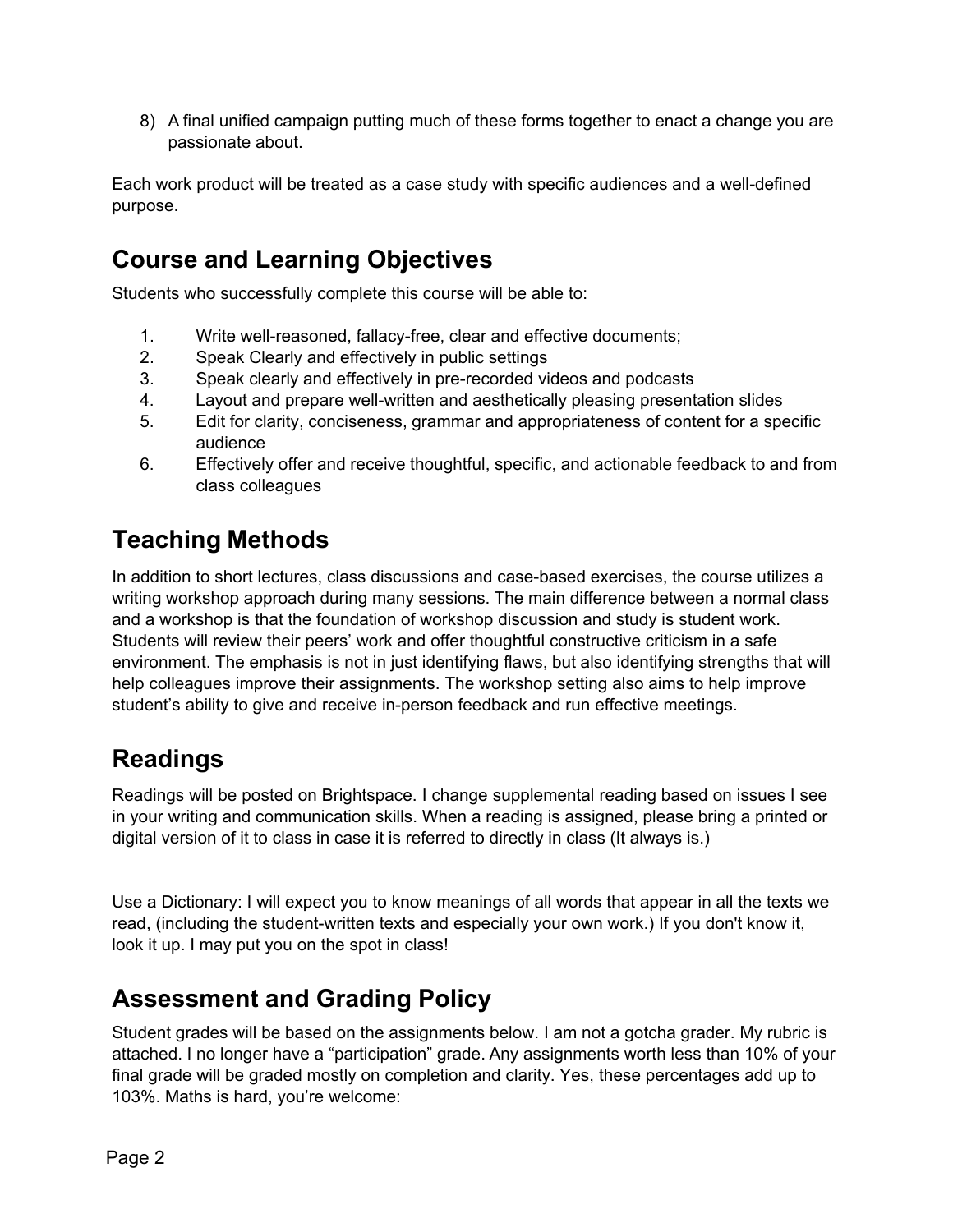- Email introduction 2%
- Introduce yourself to your colleagues on Brightspace: 3%
- KKI Memo Final Revision 10%
- Module 2 Reflection 3%
- Press Release 20% (Organization Feedback Email 5%, Press Releasedraft and Feedback 5%, Revised press release 10%)
- MedLee Negotiation 15% (Talking points 5%, Memo 10%)
- Intellectual Doc Draft 10% (presentation 5%, Film study reflection 10% )
- Edited Audio Interview 5%
- Final Campaign 35% (Document 15%, Podcast 20%)

## **Grading**

- A+: Reserved for highly exceptional achievement—I have given three in 13 years.
- A: Excellent. Outstanding achievement.
- A-: Excellent work, close to outstanding.
- B+: Very good. Solid achievement expected of most graduate students.
- B: Good. Acceptable achievement.
- B-: Acceptable achievement, but below what is generally expected of graduate students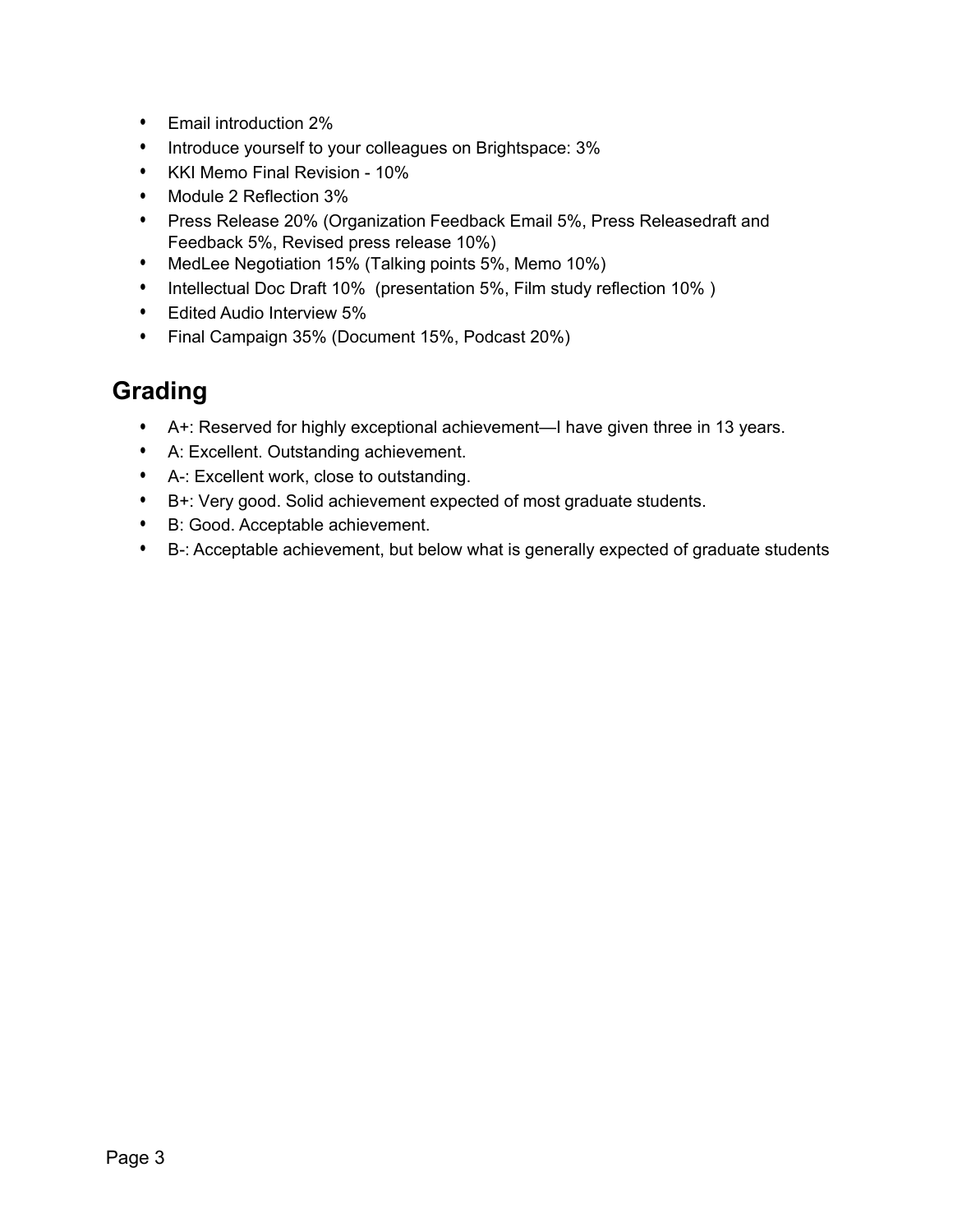A General Writing, Thinking and Presenting Rubric (found on the following three pages):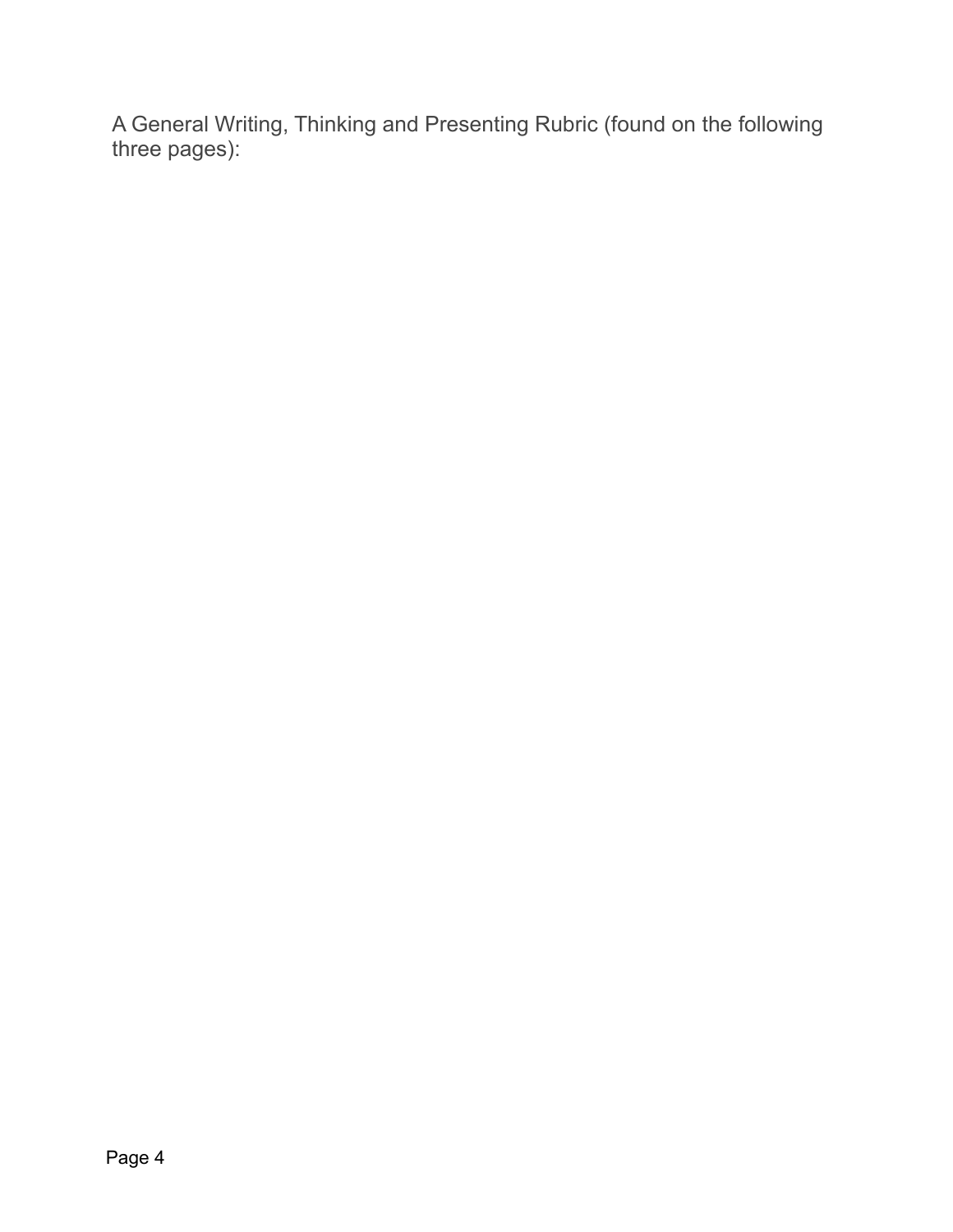| <b>Element</b>                          | A - Excellent                                                                                                                                                                                                                                                                                                                                                                                         | <b>B-Good</b>                                                                                                                                                                                                                                                                                                                  | C - Below<br><b>Standards</b>                                                                                                                                                                                       | <b>Not Acceptable</b>                                                                                                                                                                  |
|-----------------------------------------|-------------------------------------------------------------------------------------------------------------------------------------------------------------------------------------------------------------------------------------------------------------------------------------------------------------------------------------------------------------------------------------------------------|--------------------------------------------------------------------------------------------------------------------------------------------------------------------------------------------------------------------------------------------------------------------------------------------------------------------------------|---------------------------------------------------------------------------------------------------------------------------------------------------------------------------------------------------------------------|----------------------------------------------------------------------------------------------------------------------------------------------------------------------------------------|
| Argument<br>or Thesis                   | $\bullet$<br>Strong and<br>specific<br>argument<br>easily<br>identifiable by<br>intended<br>audience.<br>Major points<br>$\bullet$<br>and research<br>reinforce the<br>argument<br>throughout the<br>piece.                                                                                                                                                                                           | A solid<br>٠<br>argument<br>identifiable by a<br>reader though<br>not perhaps to<br>the intended<br>audience.<br>Most points<br>$\bullet$<br>reinforce the<br>argument<br>throughout the<br>piece.                                                                                                                             | Generalized<br>$\bullet$<br>or vague<br>argument not<br>identifiable<br>by a reader.<br>Some points<br>$\bullet$<br>reinforce the<br>argument,<br>but many fail<br>to reinforce<br>or relate to<br>the<br>argument. | No<br>$\bullet$<br>identifiable<br>argument.<br>Individual<br>$\bullet$<br>points lack<br>cohesion and<br>fail to<br>express a<br>uniform idea.                                        |
| Critical<br>Thinking<br>and<br>Analysis | $\bullet$<br>Clear<br>presentation of<br>critical thinking<br>related to the<br>issues,<br>substance,<br>central<br>argument and<br>research.<br>Easily<br>understood by<br>intended<br>audience.<br>All facts,<br>٠<br>figures and<br>supporting<br>research relate<br>to the central<br>argument or<br>thesis and are<br>effectively<br>contextualized<br>and analyzed<br>for intended<br>audience. | $\bullet$<br>Demonstrates<br>effective critical<br>thinking, but<br>some points<br>could be more<br>fully developed.<br>May not be<br>easily<br>understood by<br>intended<br>audience<br>Supporting<br>٠<br>research relates<br>to the central<br>argument and is<br>mostly<br>contextualized<br>and analyzed for<br>a reader. | Overall<br>$\bullet$<br>shallow<br>analysis of<br>topic. Need to<br>delve deeper<br>into subject.<br>Supporting<br>$\bullet$<br>research is<br>either absent<br>or is not<br>contextualize<br>d and<br>analyzed.    | Very little<br>$\bullet$<br>analysis.<br>$\bullet$<br>Discussion is<br>entirely<br>opinion-<br>based<br>without<br>supporting,<br>contextualiz-<br>ing or<br>analyzing<br>any research |
| Developme<br>nt of Ideas                | Ideas are fully<br>developed.<br>Overall the piece<br>is thought<br>provoking.                                                                                                                                                                                                                                                                                                                        | Most ideas arefully<br>developed and<br>thoughtful.                                                                                                                                                                                                                                                                            | Ideas are briefly<br>explained, but<br>information and<br>analysismay<br>lead to confusion<br>bya reader.                                                                                                           | Difficult to<br>understandthe<br>lideas in the<br>piece.                                                                                                                               |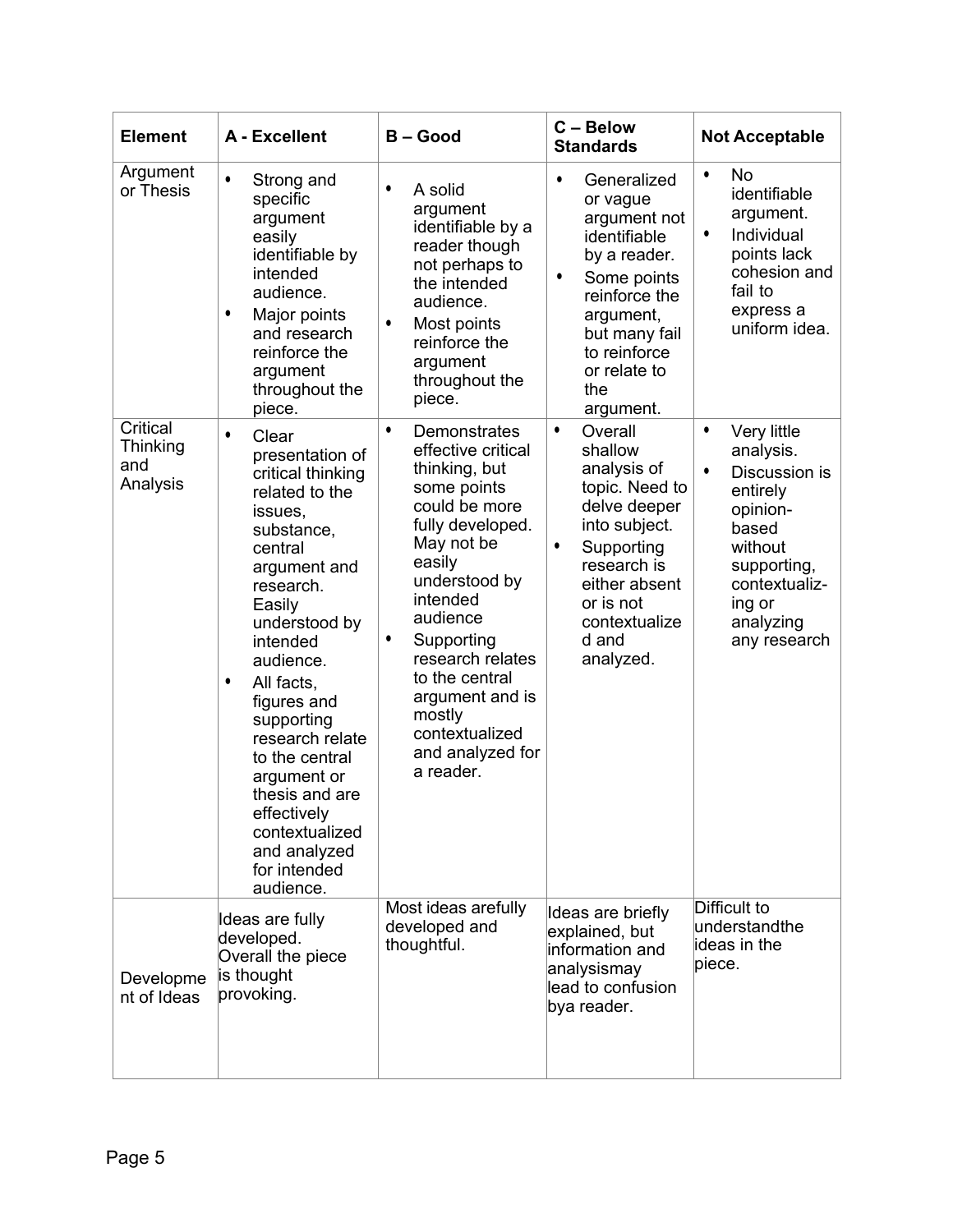| <b>Element</b>                | A - Excellent                                                                                                                                                                                                                                                                                                     | $B - Good$                                                                                                                                                                                                                                                                                                                              | C - Below<br><b>Standards</b>                                                                                                                                                                                                                            | <b>Not Acceptable</b>                                                                                                                      |
|-------------------------------|-------------------------------------------------------------------------------------------------------------------------------------------------------------------------------------------------------------------------------------------------------------------------------------------------------------------|-----------------------------------------------------------------------------------------------------------------------------------------------------------------------------------------------------------------------------------------------------------------------------------------------------------------------------------------|----------------------------------------------------------------------------------------------------------------------------------------------------------------------------------------------------------------------------------------------------------|--------------------------------------------------------------------------------------------------------------------------------------------|
| Theory                        | Applicationof Theory and research Demonstrates<br>central argument<br>andmajor ideas                                                                                                                                                                                                                              | clearly reinforces the understanding of how $ _{\rm{some}}$<br>theory and research<br>isused to reinforce<br>the argument and<br>major ideas                                                                                                                                                                                            | Demonstrates<br>understanding of<br>how theory and<br>research should<br>reinforce the<br>major ideas                                                                                                                                                    | Fails to<br>demonstrate an<br>understanding of<br>the theory and no<br>clear use of<br>research to<br>reinforce argument<br>or major ideas |
| <b>Word Choice</b>            | $\bullet$<br>Use of<br>terminology is<br>correct in all<br>instances.<br>Dead and tired<br>clichés and<br>metaphors are<br>avoided.<br>$\bullet$<br>Strong use of<br>simple,<br>precise and<br>effective<br>language<br>easilyread and<br>understood by<br>intended and<br>potential<br>audiences                 | Occasional use<br>$\bullet$<br>of inappropriate<br>jargon,<br>acronyms or<br>imprecise terms.<br>Minimal usage<br>of dead and<br>tired clichés and<br>metaphors.<br>Minor issues<br>$\bullet$<br>with wordiness,<br>repetition. Easily<br>understood by<br>intended<br>audience, but<br>perhaps not by<br>other potential<br>audiences. | $\bullet$<br>Many<br>mistakes in<br>terminology.<br>Frequent use<br>of dead and<br>tired clichés<br>and<br>metaphors.<br>$\bullet$<br>Some<br>issueswith<br>wordiness<br>and<br>repetition.<br>Mostly<br>understand-<br>able to<br>intended<br>audience. | $\bullet$<br>Imprecise<br>terminology<br>and heavy<br>usage of<br>jargon and<br>acronyms.<br>$\bullet$<br>Wordy and<br>repetitive.         |
| Organization<br>and Structure | $\bullet$<br>Effective use of<br>formal structure<br>such as<br>subheadings<br>and<br>conventional<br>formatting.<br>Thoughts<br>٠<br>follow a clear<br>internal logic<br>reinforced by<br>the formal<br>structure<br>Overall<br>$\bullet$<br>structure is<br>strong and<br>contributes<br>tothe<br>effectiveness | $\bullet$<br>Mostly effective<br>use of formal<br>structure.<br>Subheadings<br>could be more<br>descriptive or<br>formatting could<br>be improved.<br>Thoughts mostly<br>٠<br>follow an<br>internal logic<br>reinforced by<br>the formal<br>structure<br>Overall structure<br>٠<br>is acceptable.                                       | Ideas difficult<br>$\bullet$<br>to follow.<br>Lack of<br>٠<br>internal logic.<br>Unclear<br>formal<br>structure<br>$\bullet$<br>Overall<br>structure<br>distracts<br>fromthe<br>meaning of<br>the piece                                                  | $\bullet$<br>Completely<br>illogical<br>$\bullet$<br>Unstructur<br>ed,<br>disorganiz<br>ed                                                 |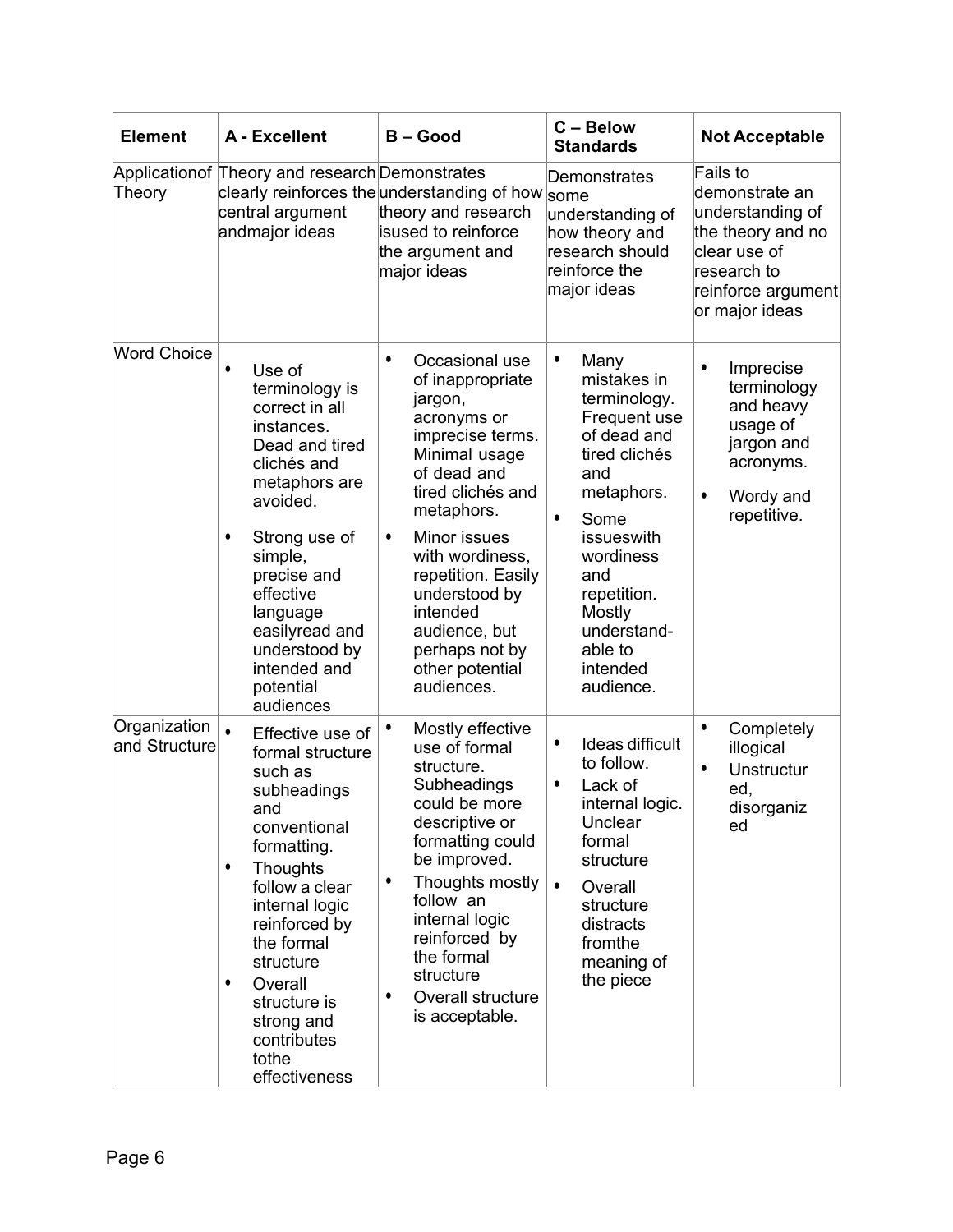| <b>Element</b>         | A - Excellent                                                                                 | $B - Good$                                                     | $C - Below$<br><b>Standards</b>                                                                                                                  | <b>Not Acceptable</b>                                             |
|------------------------|-----------------------------------------------------------------------------------------------|----------------------------------------------------------------|--------------------------------------------------------------------------------------------------------------------------------------------------|-------------------------------------------------------------------|
|                        | and clarity of<br>the piece.                                                                  |                                                                |                                                                                                                                                  |                                                                   |
| Grammar                | Few if any<br>grammatical errors.<br>Any errors do not<br>affect meaning                      | Minor errors cause<br>momentary<br>distraction for<br>readers. | Errors do not<br>cause the writing<br>to be unclear,<br>but weaken the<br>leffectivenessof<br>lthe communica-<br>ltion                           | Systemic errors<br>thatmake the<br>writing difficult to<br>lread. |
| Academic<br>Convention | Research is properly Some missing<br>cited for the medium citations or a few<br>of the piece. | improperlycited<br>sources.                                    | Research is<br>inconsistently<br>cited. Uncited<br>facts, figures and<br>passages bring<br>about questions<br>of plagiarism in<br>reader's mind. | No citations.Clear<br>violations ofrules<br>of plagiarism.        |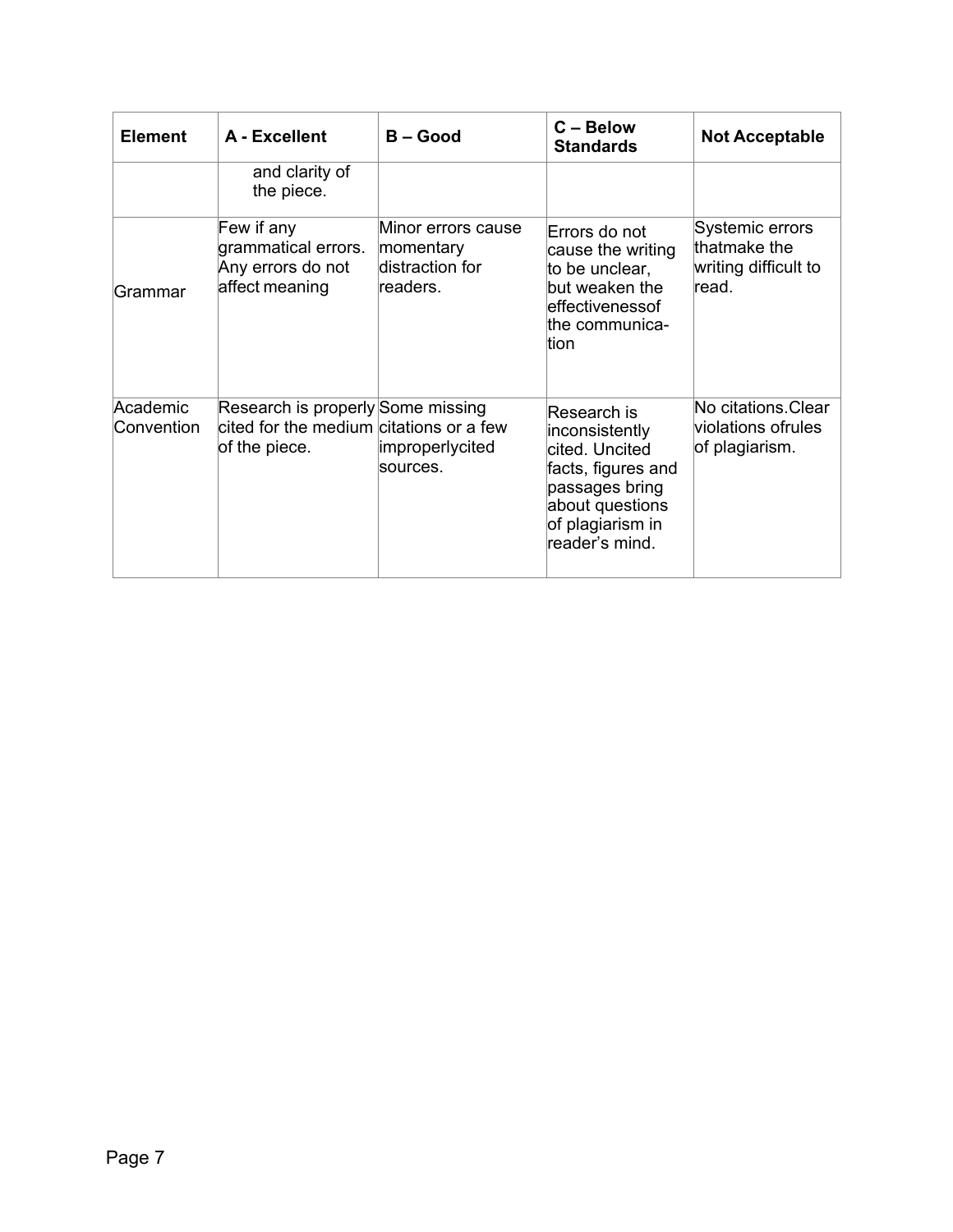## A NOTE ON ATTENDANCE AND ITS EFFECT ON GRADES:

This semester is likely going to be weird and I am going to make sure the experience for people on-line matches that of folks who are sitting with me in Rudin. Normally my rule is two absences can be excused with prior notification to the professor for no penalty. Barring true emergencies each unexcused absence will subtract 1/3 of a letter grade from your final grade (i.e. an A+ would become an A.) **Students who attend all classes will receive a 1/3 grade bump in their final grade**, (i.e. a B+ would become an A-.)

# **Academic Integrity**

Academic integrity is a vital component of Wagner and NYU. All students enrolled in this class are required to read and abide by Wagner's [Academic](https://wagner.nyu.edu/portal/students/policies/code) Code. All Wagner students have already read and signed the [Wagner Academic Oath.](https://wagner.nyu.edu/portal/students/policies/academic-oath) Plagiarism of any form will not be tolerated and students in this class are expected to report violations to me. If any student in this class is unsure about what is expected of you and how to abide by the academic code, you should consult with me.

# **Henry and Lucy Moses Center for Students with Disabilities at NYU**

Academic accommodations are available for students with disabilities. Please visit the [Moses](https://www.nyu.edu/students/communities-and-groups/students-with-disabilities.html) [Center for Students with Disabilities \(CSD\) website](https://www.nyu.edu/students/communities-and-groups/students-with-disabilities.html) and click on the Reasonable Accommodations and How to Register tab or call or email CSD at (212-998-4980 or [mosescsd@nyu.edu\)](mailto:mosescsd@nyu.edu) for information. Students who are requesting academic accommodations are strongly advised to reach out to the Moses Center as early as possible in the semester for assistance.

# **NYU's Calendar Policy on Religious Holidays**

NYU's Calendar Policy on [Religious](https://www.nyu.edu/about/policies-guidelines-compliance/policies-and-guidelines/university-calendar-policy-on-religious-holidays.html) Holidays states that members of any religious group may, without penalty, absent themselves from classes when required in compliance with their religious obligations. Please notify me in advance of religious holidays that might coincide with exams to schedule mutually acceptable alternatives.

# **Detailed Course Overview**

# Module 1: Some thoughts about writing and communicating and the Kennedy Krieger Case<br>Great readings, discussion in class, why we are doing this? What will you be able to do well at

the end? Write emails. Give and receive feedback. Prepare talking points for synchronous communications (negotiations, debates, meetings)

Page 8 Reading: Ben Yagoda, When you catch an adjective, Kill it: Intro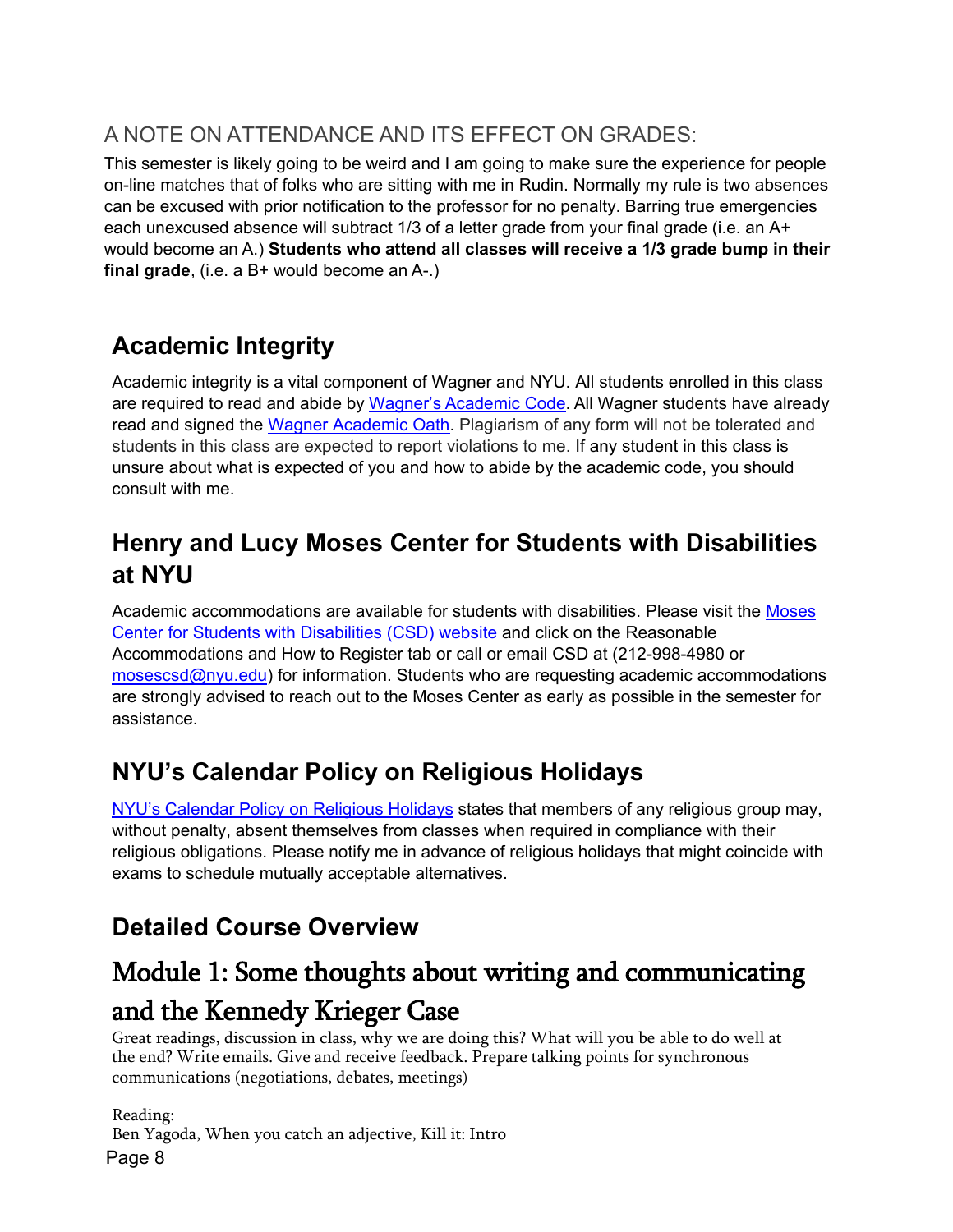Notes: This is my favorite discussion of grammar and the arguments that happen all the time between people like me who believe that communication is an act of conveyance as well as identity building and many people of authority, including managers, professors, (you?) who usegrammar as a crutch and stand-in to describe good writing and good thinking. Even worse, some people believe in a kind of prescribed idea of the perfect sentence: deviation from whichmeans you are inarticulate. The truth, that we will discuss in class, is that you get away with what you can get away with as a writer and communicator. That is very much about flexing to your audience and much less about grammar.

#### Joan Didion, The White Album: Bureaucrats

Notes: I love Joan Didion. She's a bit of a shit-kicker and man did she hate HOV lanes in 1976.In a few weeks you will have the option to consider HOV/HOT messaging, but for now I wantedyou to see as Joan goes in and interviews smart data-driven policy specialists like you. These decisionmakers are terrible at communication, unlike you I hope! They are also pretty awful at telling the truth.

#### Saul Alinsky, Rules for Radicals: Communication

Notes: You've probably read parts of Alinsky's Rules for Radicals because a bunch of your professors through the years idolize Alinsky. Not me. But I love what a clear communicator heis and what he has to say about community organizing is applicable in literally any situation. Communicating with people requires having some kind of shared experience. Find that experience and flex to it and there is your common ground.

#### George Orwell, Politics and the English Language

Notes: I know, this is an old British essay, but wow is it great! I wish I could get everyone to read this and not just his six rules of great writing which are consistent with everything else youwill learn in this course, but also about the way tired old cliches and side speak can bring downgovernments, moral authority, and our willingness to hold powerful people accountable. This isvery appropriate right now.

### **Assignment: Email Introduction**

#### Read these four pieces. Write me a pretend email (uploaded to classes as an assignment)

Subject line: Communications Skills Email Introduction.

Introduce yourself to me and pretend you are on the waitlist hoping to get a seat in the class.(Ha! A waitlist for my class! I know.) You have read the first four assigned readings, tell me if something in one of them got you to thinking about your own life or career or past communications and how it made you want to stay in the class.

Why I assign this: I assign it to be turned in before class because these small assignments improve class discussion. Also: I want to see how you write the most common form of professional written communication: an email. I want to have something to remember you by. I want to hear your thoughts on one of these pieces of writing that I love, even if you don't love them! I also use small assignments like this to give you feedback waybefore you turn in longer pieces.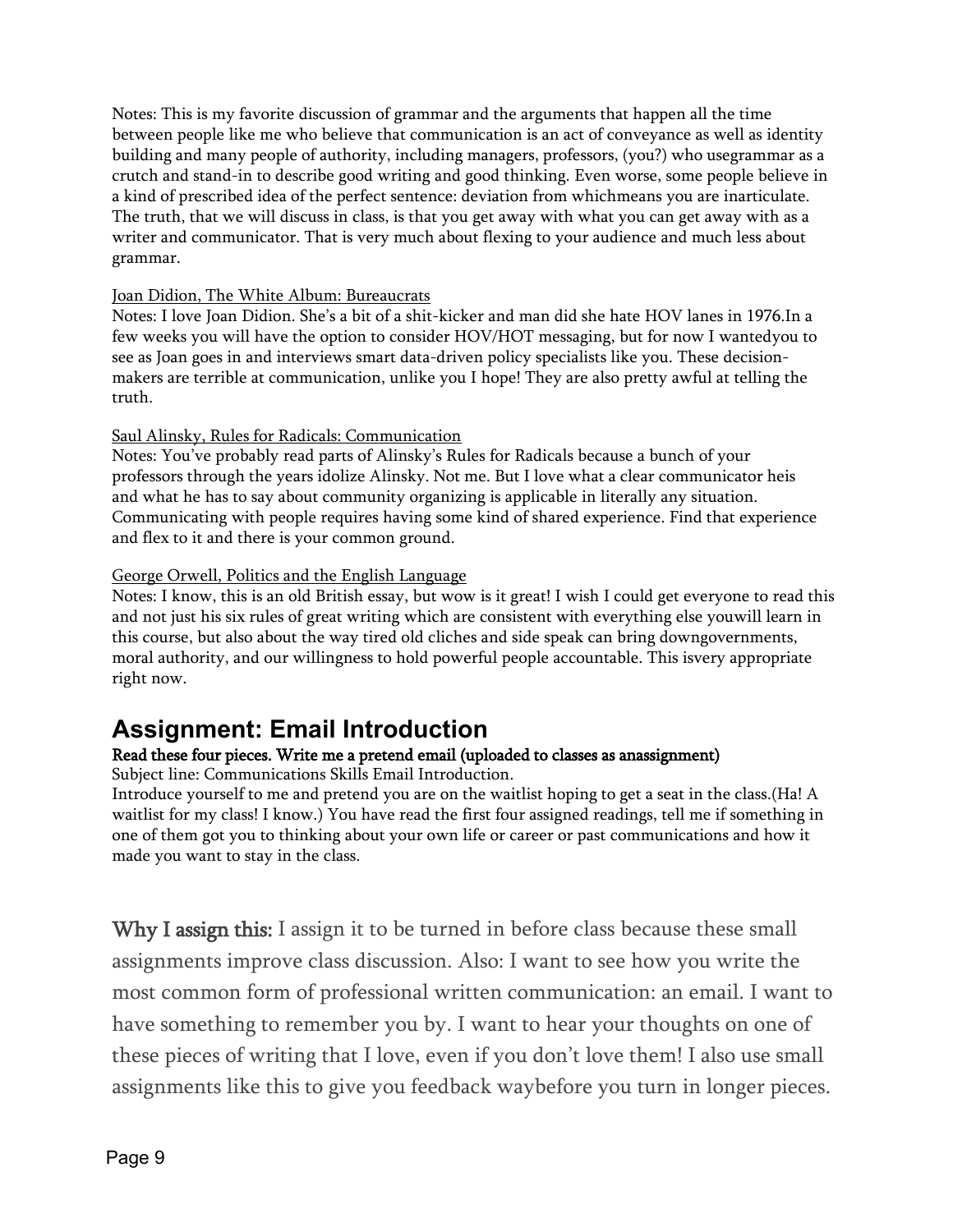# Module 2: Figuring out where your comfort and discomfort lies in Communicating in teams and collaborating

Pre-Class Self assessment

Notes: You have done many of these before. I like this one because it offers a good conversation starter for the in class work. If you let these results reshape your identity you aredoing it wrong and I apologize.

Read the appendix for your "type":

Notes: I know, this reads a bit like a horoscope, but the writers behind these are excellent at prepping for social interactions and thinking about those interactions as professional social challenges. We will too!

Listen to past semesters' Unified Campaign Podcasts on BrightspaceRead the KKI Case. We'll unpack that at the end of the session.

## **Assignment: Module 2 Reflection**

Write 200-300 words max answering one of the following prompts:

#### Choose 1:

- 1) Social Styles Reflection: Tell me how this or a past self-assessment has added to your selfawareness as a communicator and how might you act on that self-awareness to improve your communication in the future.
- 2) The last several months have seen a migration to online collaboration, learning, and work. Tell me how this new reality in professional and academic communications changes the way you communicate with people. What is lost as we move to a more virtual nearness? What is gained? What communications and professional issues are you most worried aboutdue to the these changes. How do you plan to overcome those issues?

Why we do this: With these reflections, we are closing the loop. I want you to use the writing ofthis as a self-guide to improve at least one aspect of your communication skills.

# Module 3: Lead Poisoning; Giving feedback, being heard, using feedback, Memos and the SCQR action introduction method. Giving feedback in groups, how to be heard in groups and how to listen, email conventions, the

best email you'll ever write.

Reading: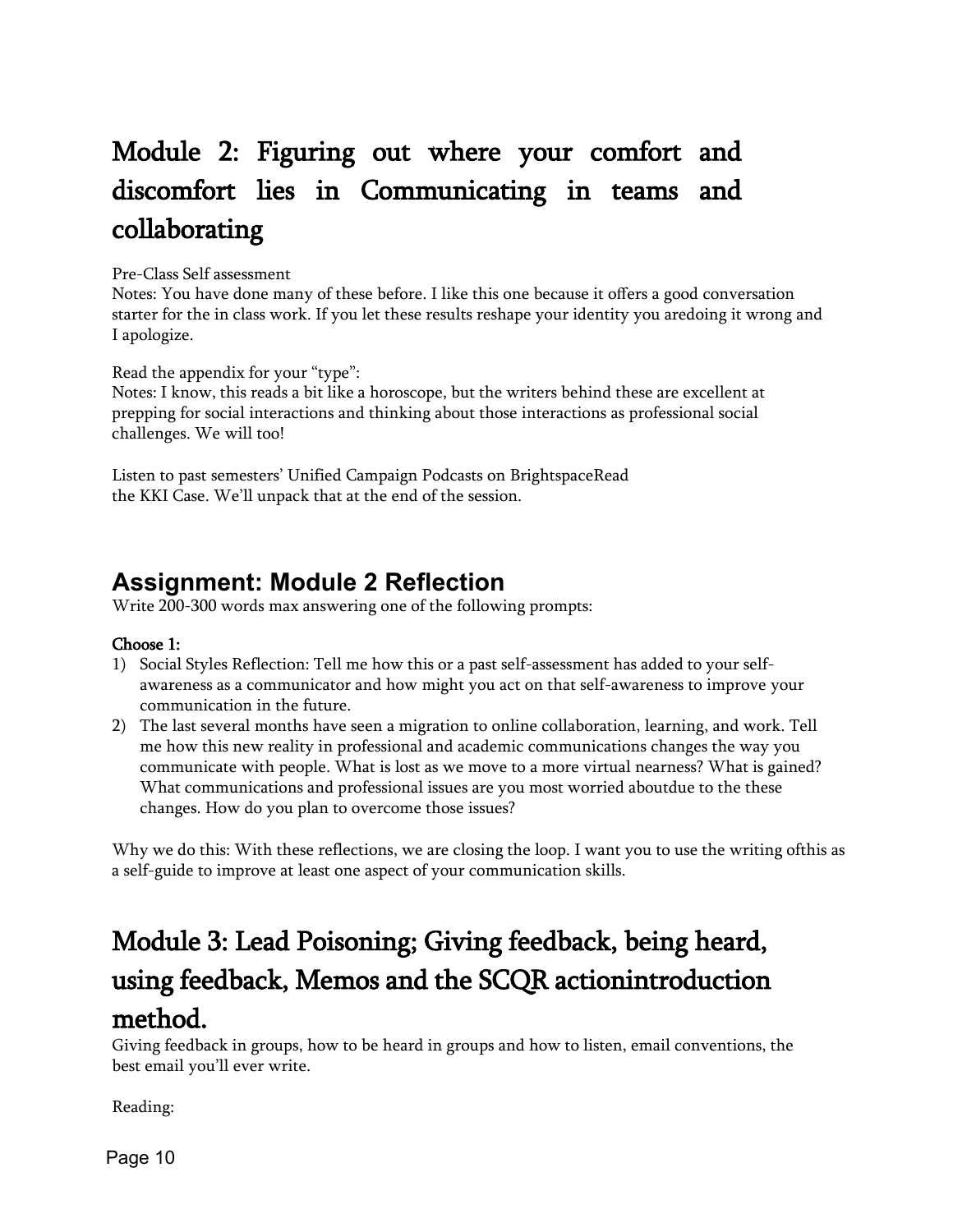Weeks, Holly. "The Best Memo You'll Ever Write." Harvard Management Communication Letter. Article Reprint No.: C0504C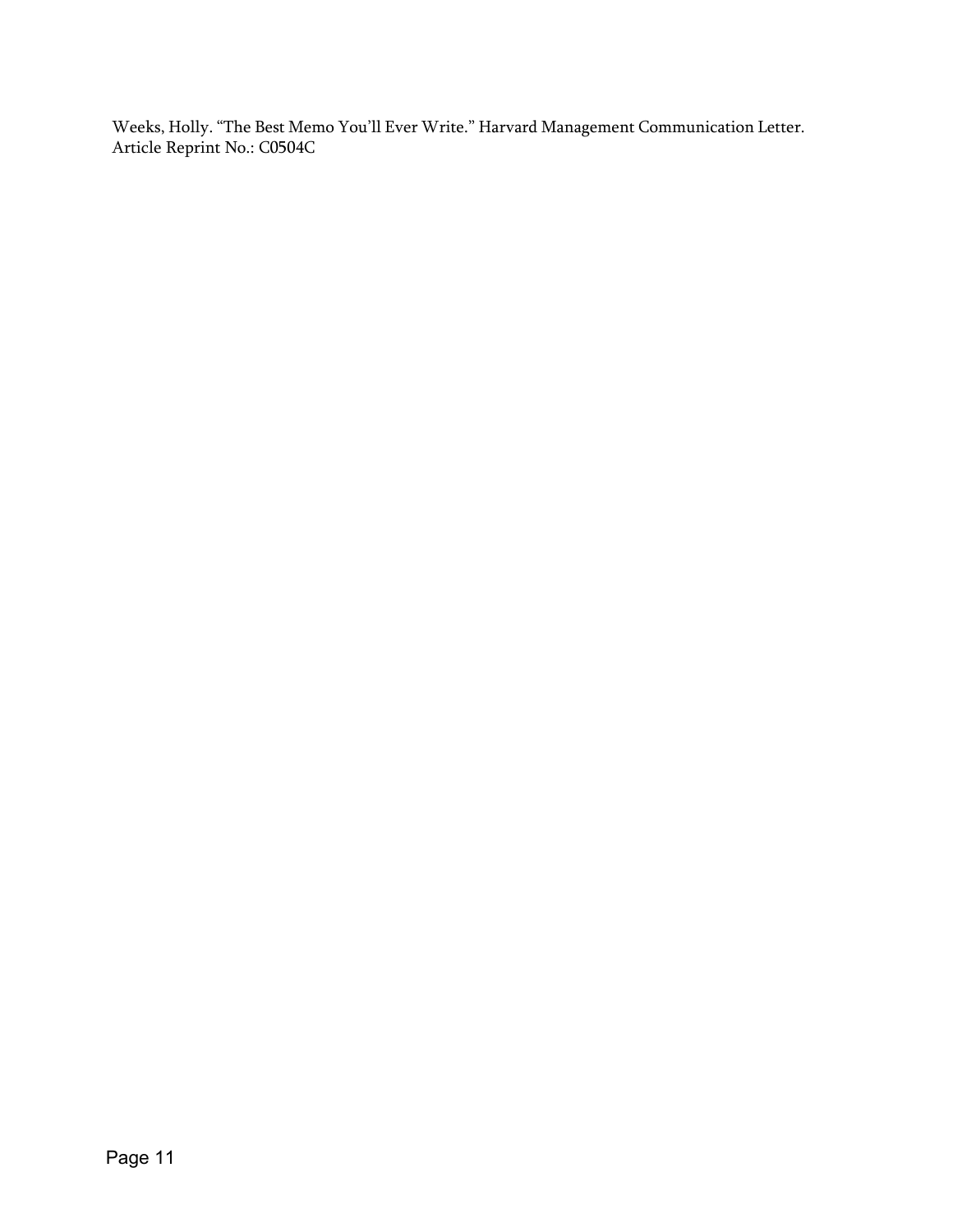Notes: the way I see it, SCQR is your default formula for writing emails and great introductionsto memos and briefs. Super applicable in all formal professional writing. It provides a framing logic model for every situation.

Nancy Sommers Responding to Student Writing—

Notes: This contains much of my philosophy of teaching narrative and persuasion. Lots ofgood pedagogy in here that I want you to connect to any situation where you are informallyteaching, managing or collaborating. Do you want people on your team to do things a little different? You gotta put in the work. Oddly enough, liking people and seeing their innate potential is a big part of this.

Tannen, D. The Power of talk: Who Gets Heard and Why. Harvard Business Review, Sept.-Oct. Reprint #95510

Notes: I assign this to show you some data support for things you probably already know, but maybe not how to deal with especially related to gender in the workplace and how people hearand support each other in meetings and group situations. Such as the workshop we're doing today, the debate prep coming up, the negotiation prep coming up, really everything in this course.

#### Case: Kennedy Krieger

Notes: You cannot do the assignment or participate in class if you have not read the case.Read the case! It's fascinating.

Required Viewing: Sample KKI memo workshop from last MSPP crew.

## **Assignment: KKI Memo**

#### Draft 1—Post to your KKI Memo group Discussion board three days before class: Usingthe SCQR

Introduction method write a "What we should have done" memo advising the Kennedy Krieger Institute about what they should have done regarding their lead study.

Memo Setup: Johns Hopkins is building a knowledge bank for continuing education of its research professionals. They ask you to take a look at what happened with the lead abatementstudy and what they should have done.

Memo Structure:

1) Introduction (SCQR) what happened, what did Kennedy Krieger Institute or JHU do wrongand when/what should they have done differently

2) Background: (the context of the Kennedy Krieger study)

3) Critical turning point: What did they do wrong and when should they have changed what they were doing? What should they have done? What were some rational reasons they had atthe time to not change?

4) Retrospective Recommendation: At the turning point above, what should KKI have done? What would have been the ramifications (financial, scientific, public health, ethical) if they haddone your suggestion then without the knowledge of foresight?

5) Lessons for today: Ultimately what lesson should JHU and KKI employees take away fromthis experience to apply to current research at the university?

#### Read the KKI memos from your group. Post a short note—Answering this question: Afterreading your group mates work, what do you need to do di**ff**erently in your revision?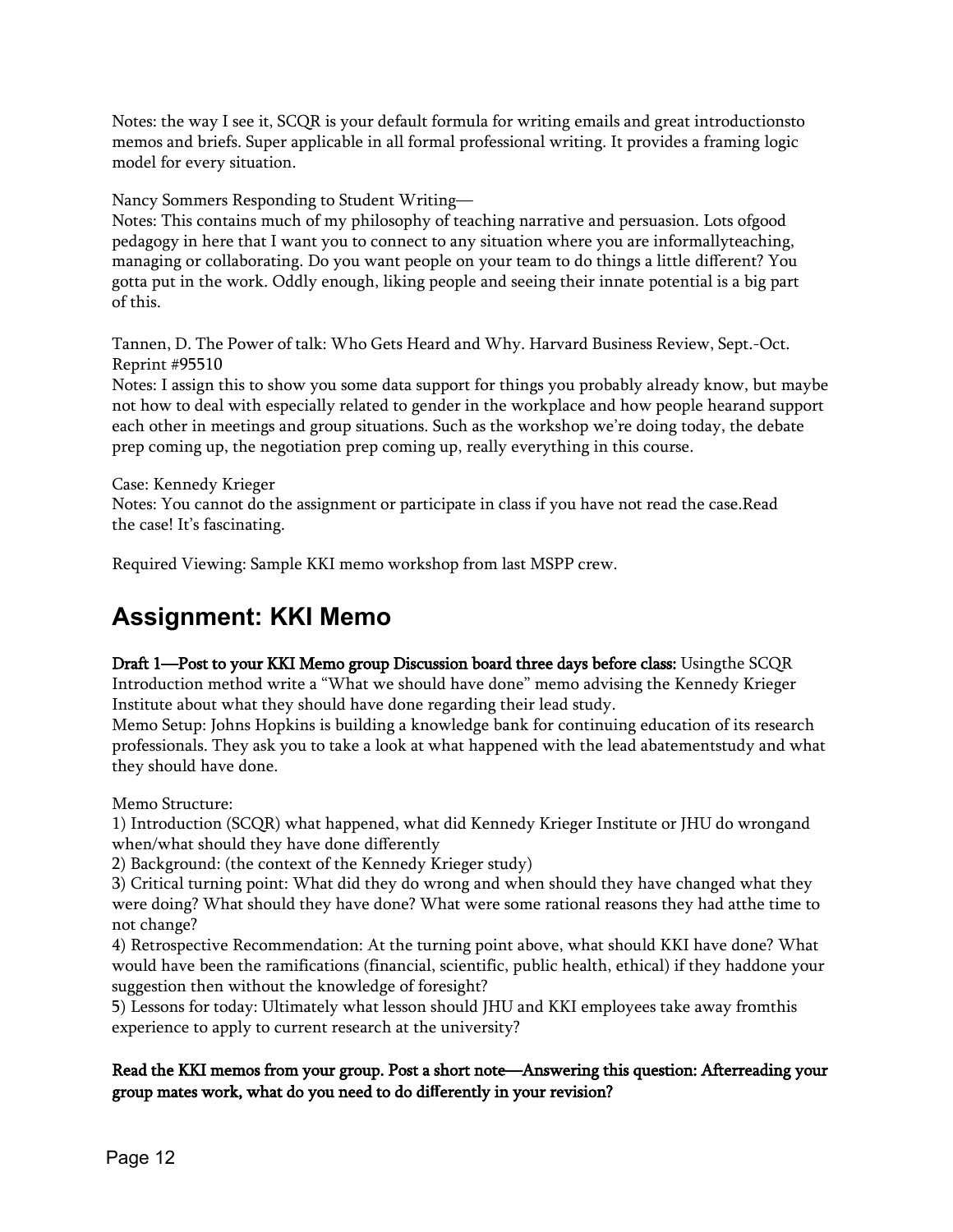Revision Due before next class: Upload to Brightspace in one document: 1) A 50-150 wordcover letter explaining how you revised your memo and what feedback was most helpful for that revision process in your in-class workshop 2) your revised memo.

Why I assign this: I love this assignment because it is one of the most important public policy cases since 2000 or so with implications for researchers and universities. But most people do not know anything about it and the catastrophe of lead poisoning in Michigan and other placesovershadows it in terms of lead impact so much that even epidemiologists do not teach it that much.

# Module 4—Deconstructing Press Releases

## **Readings:**

#### <https://backlinko.com/write-a-press-release>

Why I assign this: Brian Dean who founded Backlinko is kind of a genius when it comes to breaking down writing forms and structures. While he is writing a lot about how to get companies into stories to drive brand awareness, the lessons all hold. Here he offers the anatomy of press releases that can be followed and implemented. You are welcome!

#### [https://www.forbes.com/sites/robertwynne/2016/06/13/how-to-write-a-press-release/?](https://www.forbes.com/sites/robertwynne/2016/06/13/how-to-write-a-press-release/?sh=1e70ad743b93) [sh=1e70ad743b93](https://www.forbes.com/sites/robertwynne/2016/06/13/how-to-write-a-press-release/?sh=1e70ad743b93)

Why I assign this article: This Forbes Article condenses the work of two industry leaders in forprofit SEO (Search Engine Optimized) writing. The writers are offering tips to writing press releases but remember that they have another dual purpose and that is to convince potential clients that they are leaders in this field and thus to attract business. So their real intended audience in not necessarily people learning to write, but people in a position to say, "Person Xis an expert and can come in to help us with this.

#### <https://www.theguardian.com/small-business-network/2014/jul/14/how-to-write-press-release>

Why I assign this article: This is a journalist (who is the intended audience of most press releases) writing for the benefit of press release writers. The author is answering the question,"Why don't you cover my story, journalist?" It gives several pieces of advice that is applicableto government and non-government organizations.

Assignment: Pick an organization that deals with policy issues you are passionate about and want to explore further. Do some research on how they communicate with the press. Identify, read and analyze five press releases they have published in the last 18 months. Try to figure outwhat (if any) in-house guidelines they have for writing these press releases. How can they improve their press releases to attract more journalist and media attention in the future?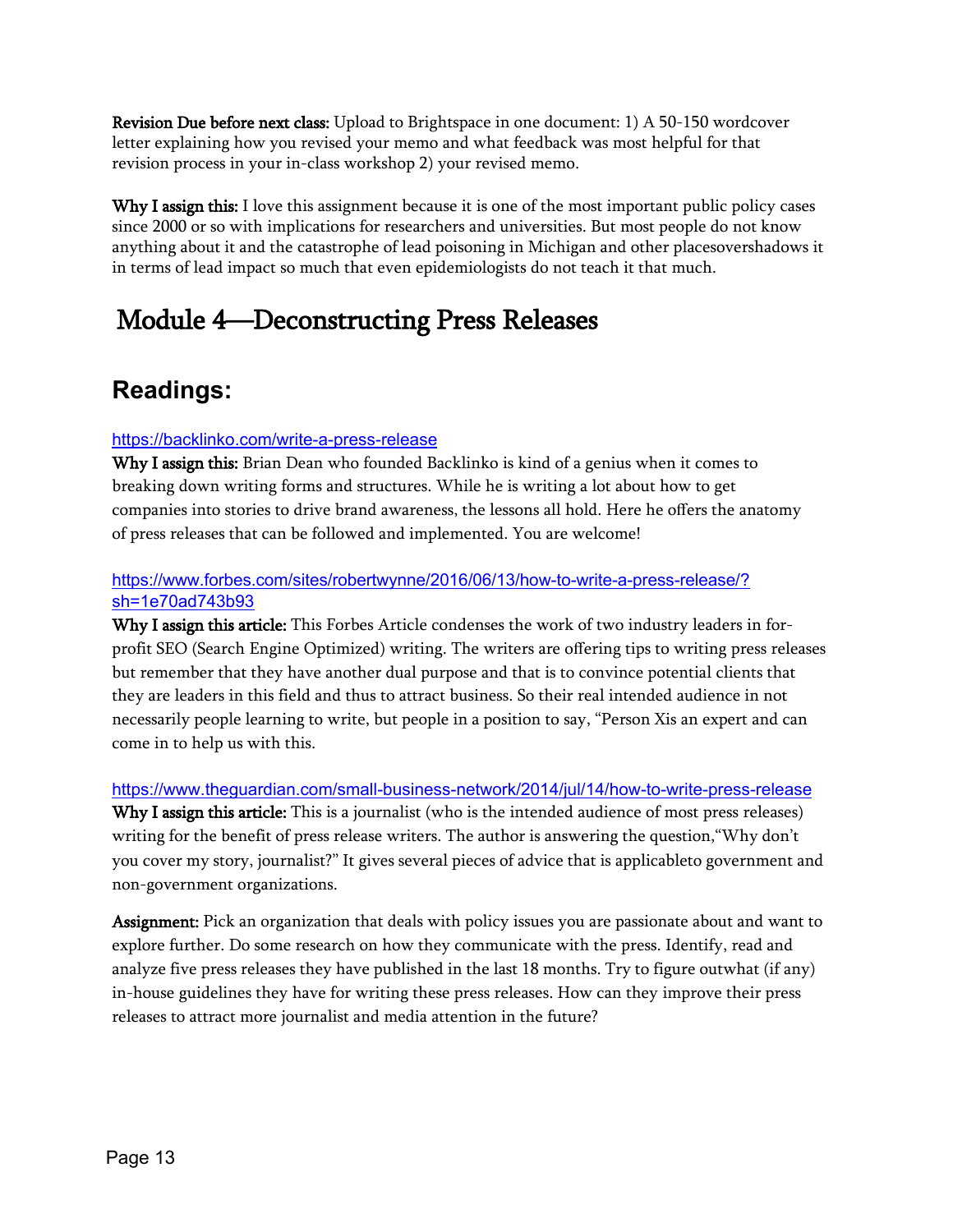Turn In Before Class: Write a short email 150-300 words max to the PR manager of the organization. Explain your analysis of their press releases and offer specific feedback to themon ways they can improve by giving examples from the pieces you analyzed.

In Class: Groups will provide short 3-4 minute Presentations to their colleagues on their analysis and how they think the organization could improve.

Why we do this: Press Releases are rather an exotic form of writing for most recent Wagner Grads and we need to end that. This form of writing is ubiquitous for all outward facing organizations and much of what they write is trash. I say that because most do not end up leading to news features by journalists and content creators. Recognizing what makes a goodone will help you in your career even if you never write one of these things professionally.

# Module 5—Press Release Workshop

Rewrite a bad press release from your organization following the rules outlined in last week's reading and the email you wrote to the PR manager last week.

Draft 1—Post to your Press Release to your group Discussion board three days beforeclass.

Read the Press Releases from your group. Pretend that you are a journalist who writes about policy issues reflected by the press release and reply to each person's press release answering these questions:

- 1) Does this story interest you enough to follow up?
- 2) What information do you wish was included?
- 3) What could make this press release better? In Class:

#### we will workshop these in groups and Debrief

Revision Due before next class: Upload to Brightspace Assignments tab in one document: 1)A 50-150 word cover letter explaining how you revised your Press Release and what feedbackwas most helpful for that revision process 2) your revised Press Release.

Why I assign this: Big organizations farm out their press releases to comms shops and smallones do not do them regularly enough to get good at them. But they are one of the most important ways to be featured in media and to control the way an organization is portrayed.

In short, these are some of the most important external comms products anyone writes and it is great for you to understand how they are written and what their purpose is. Maybe you'll finda written form that you like enough to do professionally!

# Module 6—collaborate on Negotiation prep MEDLEE

Read the case Watch negotiation videos and lecture Run MedLee Case in Class Associated Readings/videos/etc

Page 14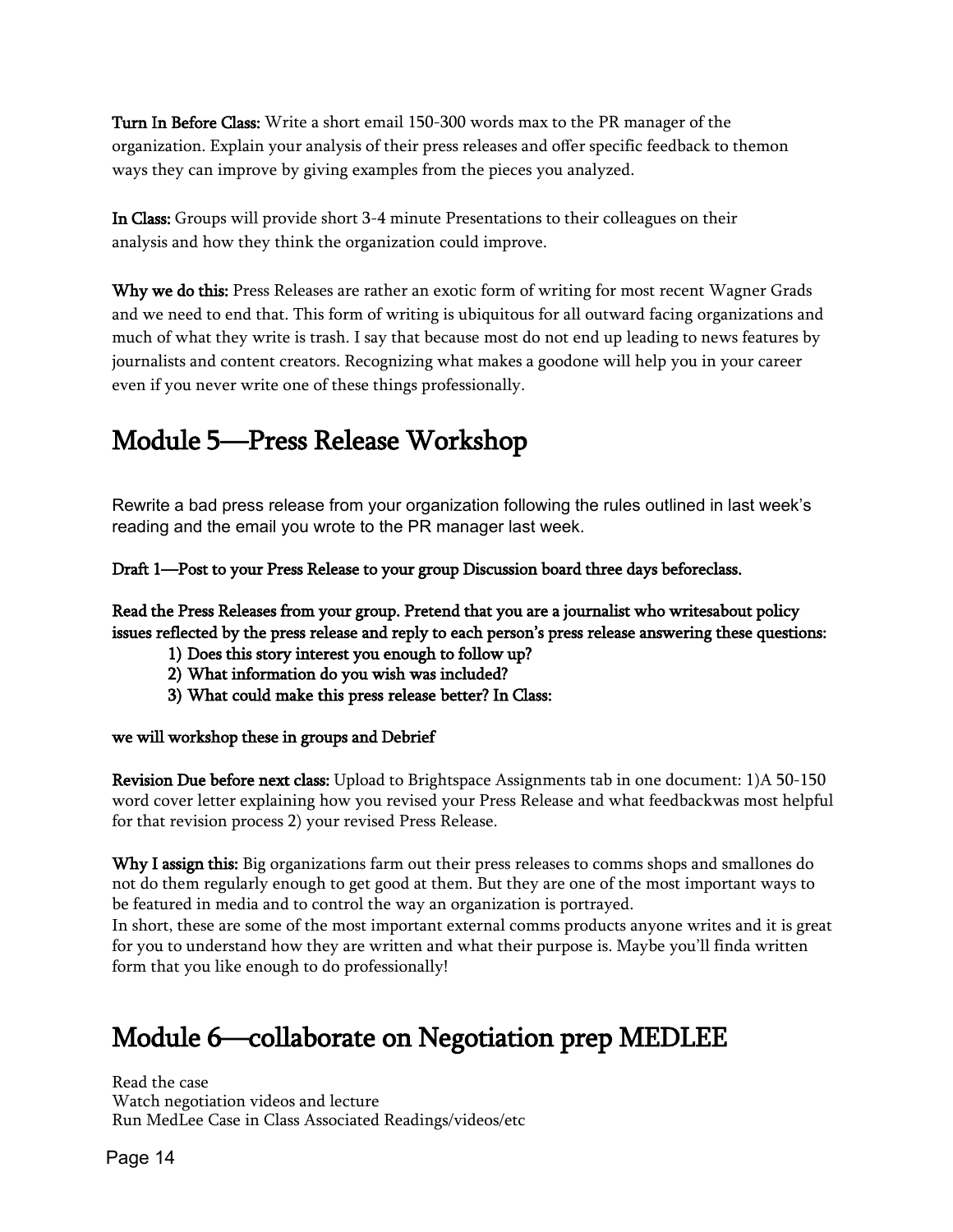[https://www.youtube.com/watch?v=llctqNJr2IUC](https://www.youtube.com/watch?v=llctqNJr2IU)loss—let them say no to what you want

## **Assignment: Negotiation Talking Points**

In much larger teams prepare talking points memo on Google Docs. Be sure to include yourwalk away conditions. I will share it with you and will check in occasionally if you [@thomblaylock@nyu.edu](mailto:thomblaylock@nyu.edu) me in one of your comment blocks.

Grading: 2.5%

In Class: Run the negotiation.

Debrief: Return to your teams and score yourselves. Did you win? Present interesting moment from each debate. Scoring: -1, 0, or +1 for each 1-on-1 negotiation for each part of the negotiation: 1) profit, 2) Staffing, 3) decision-making, and 4) conflict resolution. If everyonein your team achieved their goals in every aspect of the negotiation you would have +4 pointsfor each member. It is possible on many points for both sides to feel as though they won or both feel as though they lost. Pick one speaker for your group. Speaker reports back.

What could you have done better? Discuss in groups. New Speaker reports back. What is one piece of advice you would give to students in Spring 2020 doing this debate?

Why do we do this: I want to reinforce the preparation required for verbal communication challenges, but collaboration in large groups gets harder. I also want you to feel more comfortable in negotiation situations and just to think of them as communication challenges.You are persuading, but mostly you are here again trying to occupy perspective to figure outwhat you will need to give to get what you want. Purpose, Audience, Intent?

### Assignment: MEDLEE Memo

#### 350-450 word memo: Uploaded to Brightspace.

This memo is for next year's communications' skills students. Advise either team Armstrong orteam Lee for next semester's negotiation. The title is General advice that would have helped me Negotiate Better. You choose what the most effective structure and content for the advisingmemo. Just make it so it would have been helpful to either you or the person you negotiated against this year. .

Why we do this: This is the last reflective practice memo we will write. You have free rein on making the structure match your goals of advising. I have seen lots of different successful approaches to structure on this.

# Module 7—Informal Presentations: Unified Campaign

### **Longterm goal of the Unified Campaign**

By the end of the semester you will turn in a final draft of an intellectual foundation document (either a memo or an op-ed) written to or for your chosen organization. You will create, edit and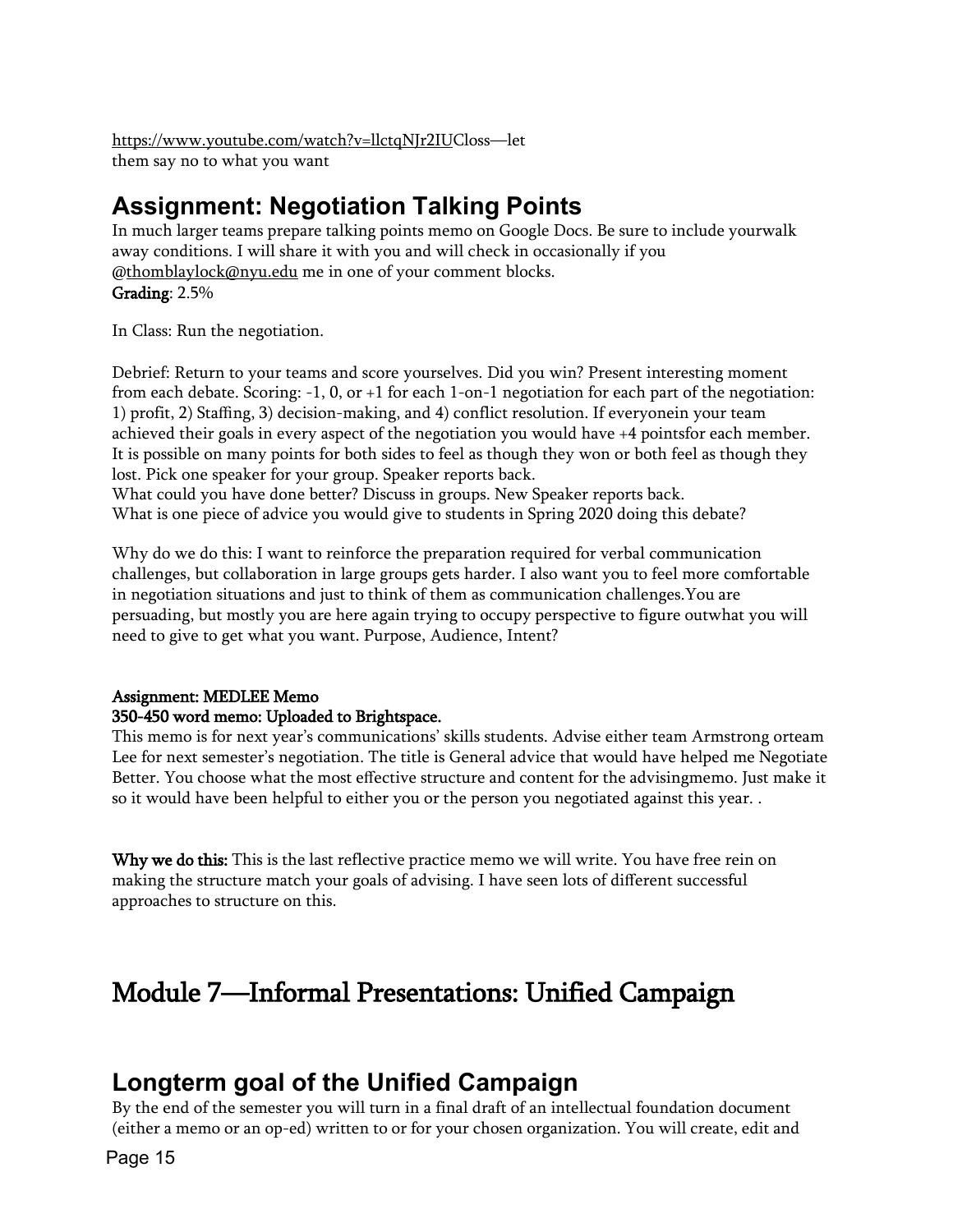produce a podcast that could be hosted on the webpage or digital space of your chosen organization.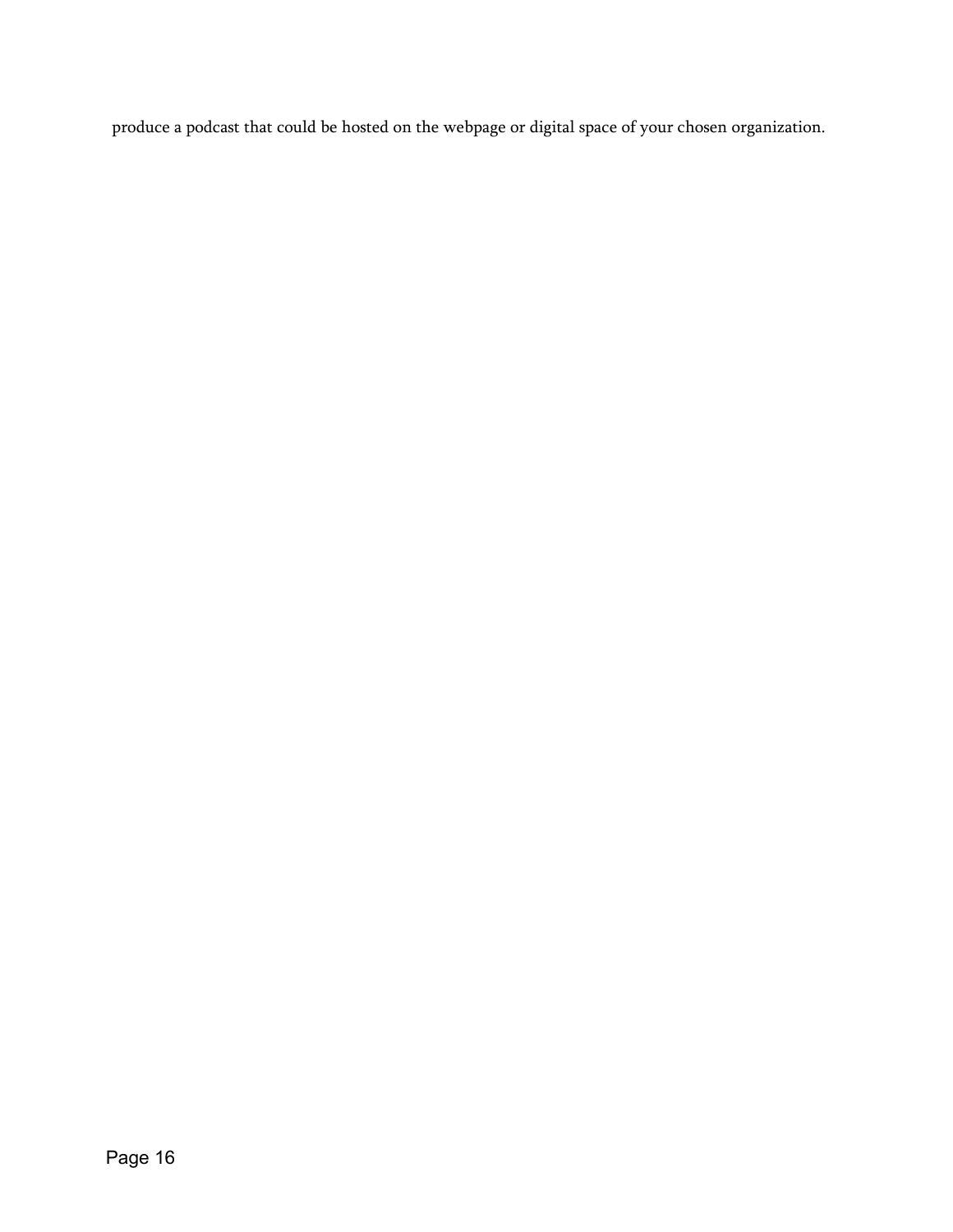#### Chunking out the Campaign

We will make this into bitesize pieces. Starting with an informal presentation during module 8that will require you to research a policy area you already care about and an organization thatactively works in that area. Consider using the organization from your press release writing assignment. From there you will have a series of draft deliverables that will inform the final products. Get started on the pieces early.

Informal Presentation: Pick a non-profit, political campaign, social/policy/advocacy organization or private company that is addressing an issue area you are passionate about.This is the organization you will create your unified campaign for. In class be prepared to discuss:

- 1) The policy area you are interested in
- 2) An organization that is doing work on/in that policy area
- 3) A data source that could be analyzed to help answer some kind of question in thepolicy area (you will not do this analysis this semester except for possibly minor descriptive analyses)
- 4) The names of two experts in the policy area that you could possibly interview
- 5) The names of two stakeholders that you could possibly interview.

# Module 8-9 and 11-12 First Draft Intellectual Document Workshops

# **Assignment: Intellectual Document**

You will need a document to guide you in your unified campaign. This piece must identify a problem, contextualize it, discuss at least three possible approaches to address the problem,advocate for and defend a "best" way to solve it or work toward solving it. The structure will vary depending on the form you choose. It may either be:

- 1) an op-ed intended for a specific publication (think of the op-ed event in Intro to Public Policy; or
- 2) A memo that would live somewhere on your organization's webpage. So it would have a wide non-technical audience, but readers will be people who would intentionally click on alink to a memo.

#### Breakdown of the assignment.

Problem: This is the thing you hope to solve or work toward solving. It could be as far-reachingand nebulous as ending a culture of white supremacy; or as focused as the bike lane on Navy street is dangerous and scary. Just remember it is harder to suggest cure-all solutions to big societal problems. Contextualize: Help your reader understand the scope and scale of the issue. Who are thepeople

affected by the problem? What is the community we are talking about here? Approaches to addressing it: What are some things that could be done about it? If you can talkabout policies and initiatives other organizations are pushing.

Best Way: What do you think should happen and why is that the best option? There are manypossible ways to argue why something is 'best' including ethical considerations, financial, political feasibility etc. Make sure your reader knows what the terms of your argument are. In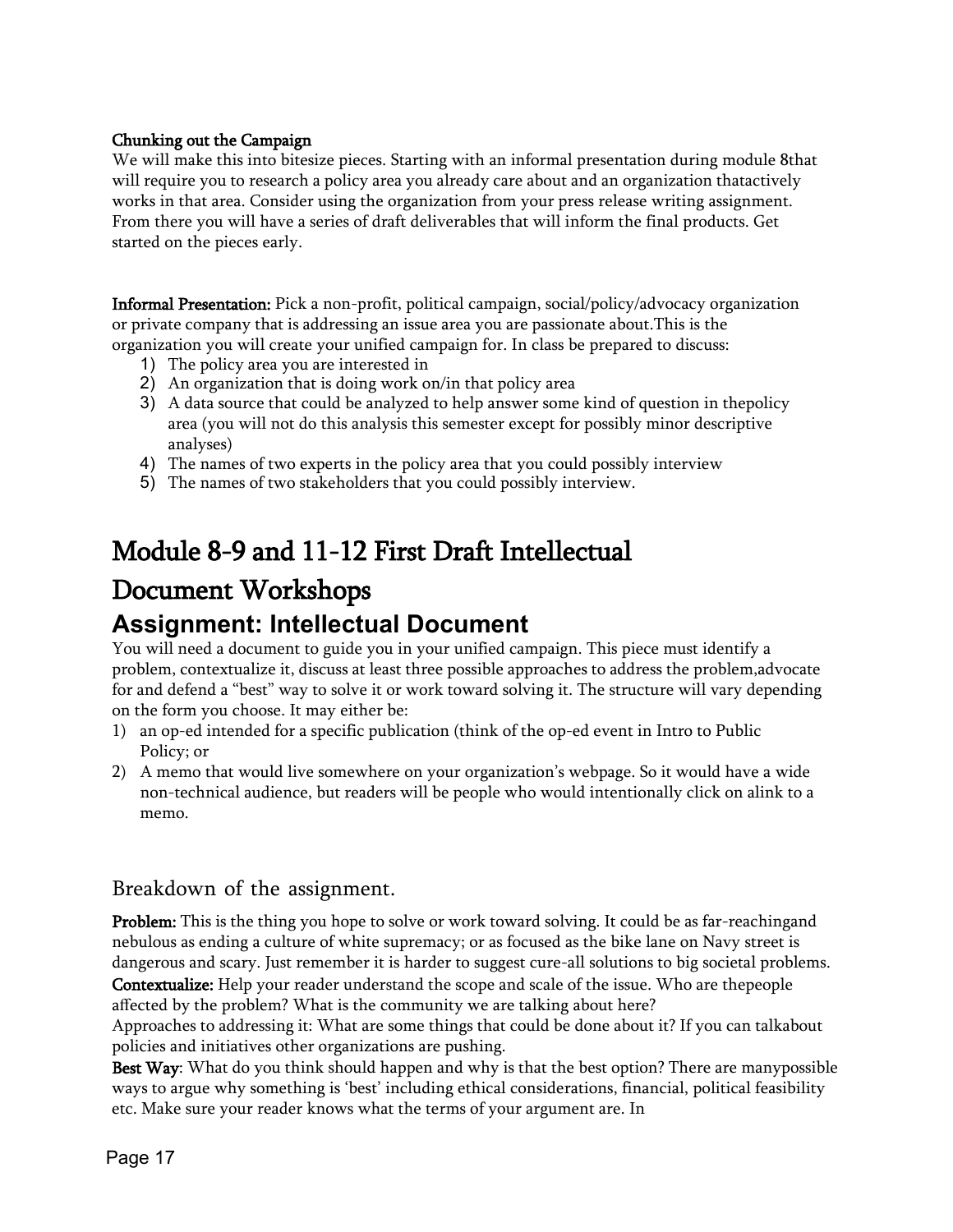this section you will need to include at least one example of quantitative analysis that helpsyour option.

#### Here is a silly example:

P: I do not have health insurance and cannot see a doctor.

C: Millions of Americans do not have health insurance or enough money to see a doctor andthat costs the nation millions of dollars. Also, I have recently graduated, lost my parents' insurance and have had only one job interview.

A: There are lots of ways I personally could get insurance or enough money to see a doctor: 1)family helps, 2) medicare for all passes and is signed into law, 3) I get a job with the federal government that does not shut down and access to sweet medical security.

B: Getting a job is best because I also have to pay my rent and that seems more feasible thanswift passage of sweeping healthcare reform. And I do not want to worry my family by askingthem to help. Also, they are not doing so great right now.

Assignment Intellectual Document Comments: We will workshop these in class all together 3-4 per week for 3 weeks. You must print each workshop submission, mark it up with a pen and then write short email to the writer (cc me) explaining your notes and the the 1-2 things you like the best in the person's piece and the 1-2 things that need to be improved most. If youare on-line we can talk about other ways of doing the equivalent of pen/paper mark up. I use an iPad with notability for my mark ups and it is exactly the same thing. I do not love suggested edits in collaborative documents for this kind of thing. We'll talk about my general thoughts on this in class.

#### Assignment: Revised Intellectual Document

Revise your draft based on notes from me and your classmates.

Feedback Audio During the last week of workshops: To get us ready and get some practiceon editing audio you will be providing 4-5 minutes of edited audio feedback for the documentswe are workshopping the final week. What are some themes you are seeing, what general advice can you give that applies to some or all of the pieces. What are things you might try to incorporate into your own work that you read for that week. You should prepare a 200-300 word script (will not be turned in) and record yourself giving that feedback. You must then edit your comments in audacity to take out unnecessary sound ( "ums" long pauses, etc.

#### Why we are doing this?

This is great reflection. It requires you to consider work critically three times. Once when you read. Second when you prepare the "script" and third when you record yourself. It also will helpyou learn to edit sound and because you will do one of these each week, you will get very quick at sound editing.

# Module 10: Audio BootCamp

This is your first Audio assignment—Interview one of your stakeholders . Limit the timeto 15 minutes. Zencastr for recording these. And Audacity to edit them